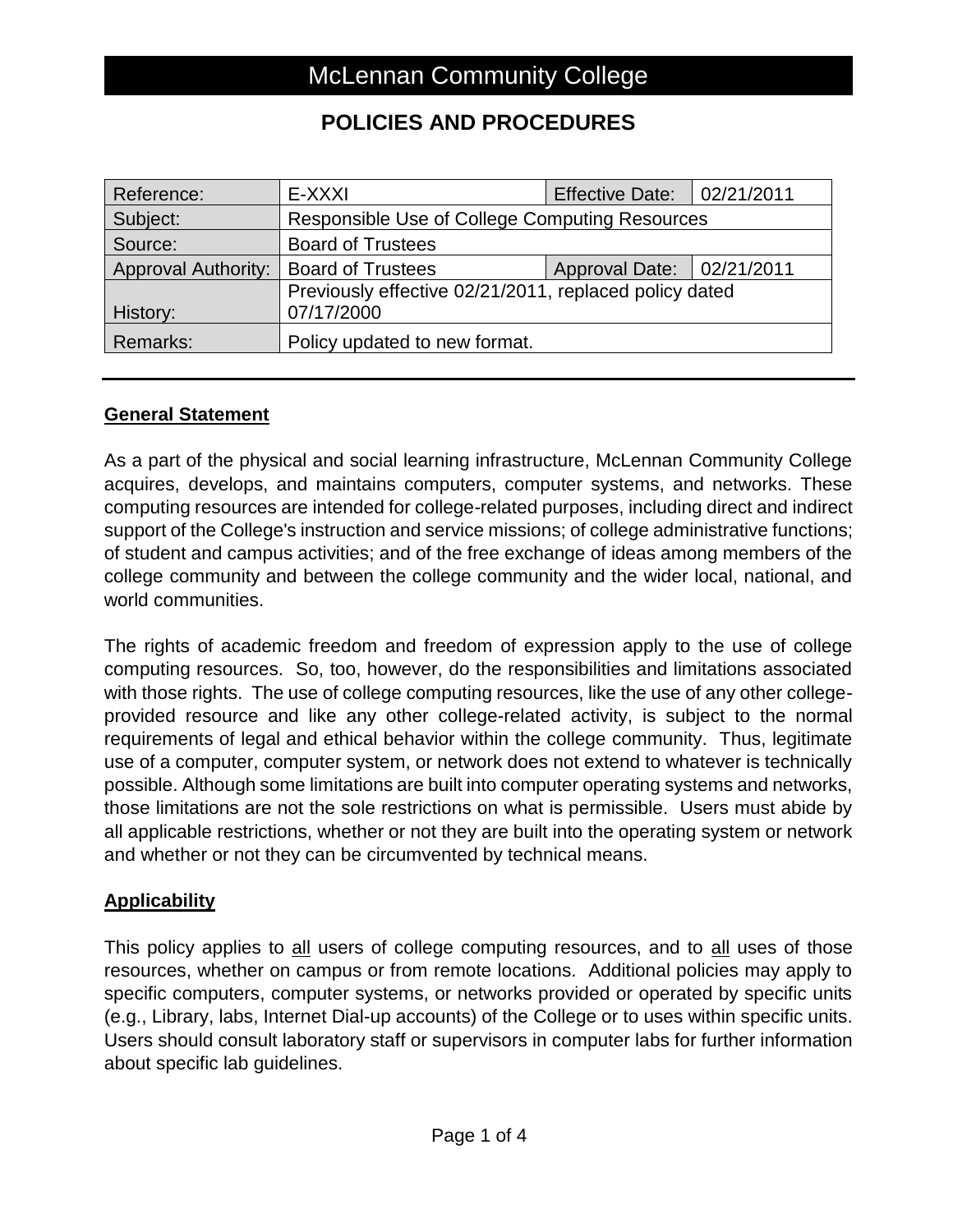### **POLICIES AND PROCEDURES**

### **Policy**

**All users of college computing resources must:**

- I. **Comply with all federal, Texas, and other applicable laws; all generally applicable college rules and policies and all applicable contracts and licenses.** Examples of such laws, rules, policies, contracts, and licenses include the laws of libel, privacy, copyright, trademark, obscenity, and child pornography; the Electronic Communications Privacy Act and the Computer Fraud and Abuse Act, which prohibit "hacking", "cracking", and similar activities; the College's General Conduct Policy; the College's sexual harassment policy; and all applicable software licenses. Users who engage in electronic communications with persons in other states or countries or on other systems or networks should be aware that they may also be subject to the laws of those other states and countries and the rules and policies of those other systems and networks. Users are responsible for ascertaining, understanding, and complying with the laws, rules, policies, contracts, and licenses applicable to their particular uses.
- II. **Use only those computing resources that they are authorized to use and use them only in the manner and to the extent authorized.** Ability to access computing resources does not, by itself, imply authorization to do so. Users are responsible for ascertaining what authorizations are necessary and for obtaining them before proceeding. Accounts and passwords may not, under any circumstances, be shared with, or used by, persons other than those to whom they have been assigned by the College.
- III. **Respect the privacy of other users and their accounts, regardless of whether those accounts are securely protected.** Again, ability to access other persons' accounts does not, by itself, imply authorization to do so. Users are responsible for ascertaining what authorizations are necessary and for obtaining them before proceeding.
- IV. **Respect the finite capacity of those resources and limit use so as not to consume an unreasonable amount of those resources or to interfere unreasonably with the activity of other users.** Although there is no set bandwidth, disk space, CPU time, or other limit applicable to all uses of college computing resources, the College may require users of those resources to limit or refrain from specific uses in accordance with this principle. The reasonableness of any particular use will be judged in the context of all of the relevant circumstances. (Specific units may develop guidelines that may limit use of resources in particular areas of the College.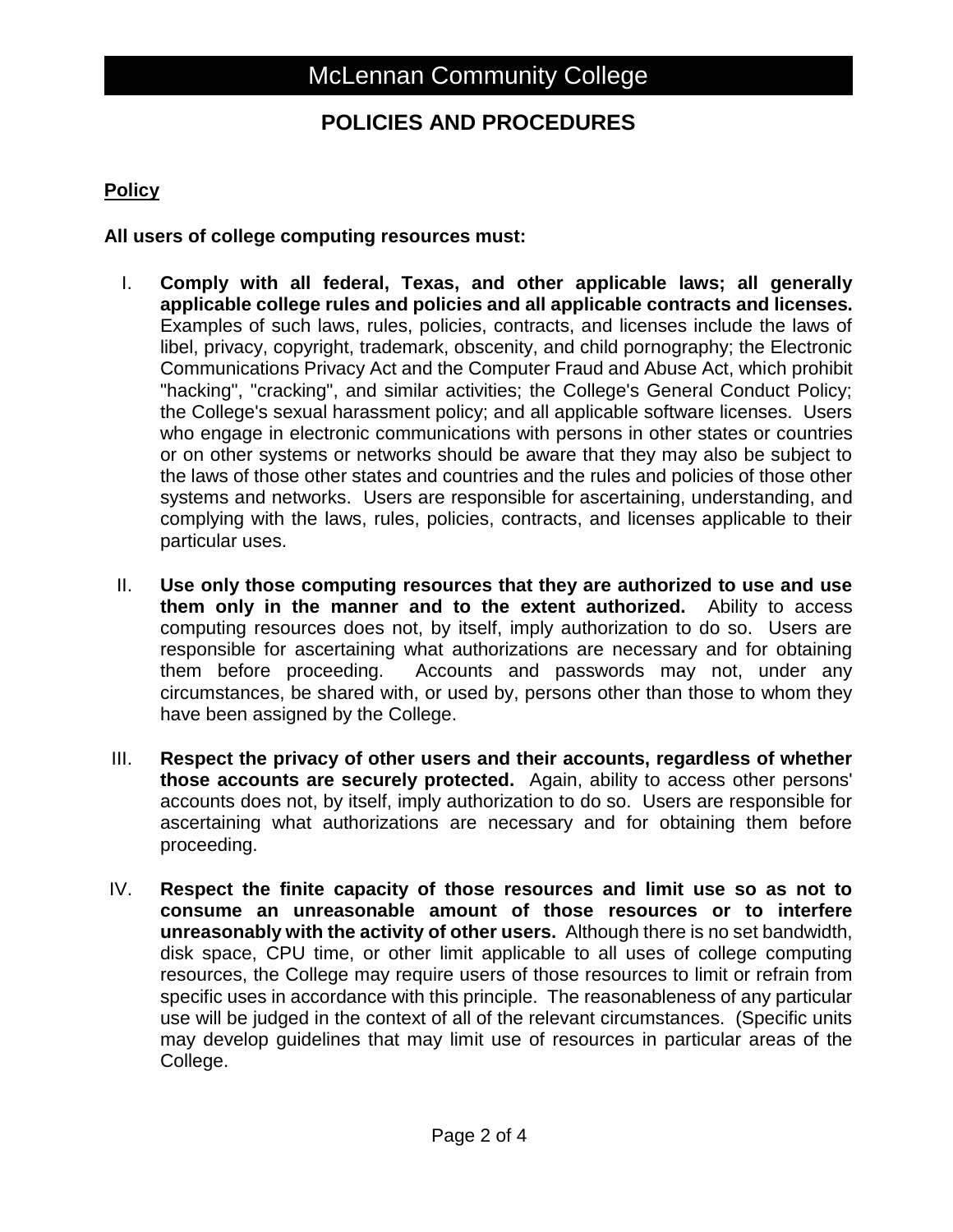## McLennan Community College

### **POLICIES AND PROCEDURES**

- V. **Refrain from using those resources for personal commercial purposes or for personal financial or other gain.** While personal use of college computing resources for other purposes is permitted when it does not consume a significant amount of those resources, does not interfere with the performance of the user's job or other college responsibilities, and is otherwise in compliance with this policy, users are not authorized to use the College's resources for personal commercial purposes or for personal financial or other gain. Further limits may be imposed upon personal use in accordance with normal supervisory procedures.
- VI. **Refrain from stating or implying that they speak on behalf of the College and from using college trademarks and logos without authorization to do so.** Affiliation with the College does not, by itself, imply authorization to speak on behalf of the College. Authorization to use college trademarks and logos on college computing resources may be granted only by the President, as appropriate. The use of suitable disclaimers is encouraged.

#### **Enforcement**

Users who violate this policy may be denied access to college computing resources and may be subject to other penalties and disciplinary action, both within and outside of the College. Violations will normally be handled through the College disciplinary procedures applicable to the relevant user. For example, alleged violations by students will normally be investigated, and any penalties or other discipline will normally be imposed, by the Chief of Staff for Diversity, Equity & Inclusion/Title IX Coordinator. However, the College may temporarily suspend or block access to an account, prior to the initiation or completion of such procedures, when it reasonably appears necessary to do so in order to protect the integrity, security, or functionality of college or other computing resources or to protect the College from liability. The College may also refer suspected violations of applicable law to appropriate law enforcement agencies.

#### **Security and Privacy**

The College employs various measures to protect the security of its computing resources and of their users' accounts. Users should be aware, however, that the College cannot guarantee such security. Users should therefore engage in "safe computing" practices by establishing appropriate access restrictions for their accounts, guarding their passwords, and changing them regularly.

Users should also be aware that their uses of college computing resources are not completely private. While the College does not routinely monitor individual usage of its computing resources, the normal operation and maintenance of the College's computing